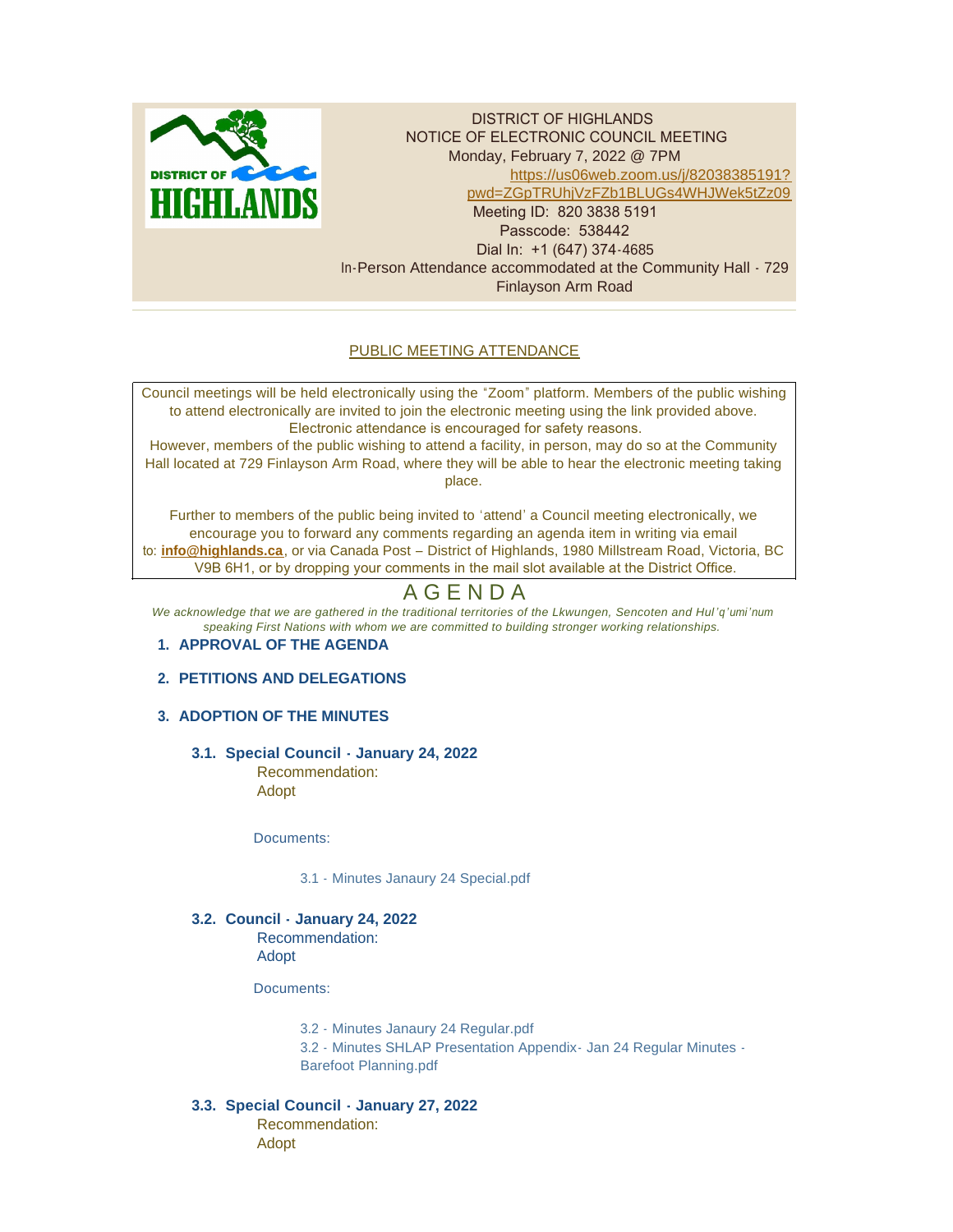Documents:

#### [3.3 - Minutes Janaury 27 Special.pdf](https://www.highlands.ca/AgendaCenter/ViewFile/Item/6909?fileID=6635)

#### **West Shore Parks & Recreation - December 9, 2021 3.4.** Recommendation:

Receive

Documents:

[3.4 - WSPRS Minutes December 9, 2021.Pdf](https://www.highlands.ca/AgendaCenter/ViewFile/Item/6910?fileID=6636)

### **REPORTS OF COMMITTEES AND COMMISSIONS 4.**

#### **Councillor Leslie Anderson 4.1.**

Heritage Select Committee, South Highlands Local Area Plan Task Force, South Western Communities Policing Advisory Committee And West Shore Parks & Recreation Society

#### **Councillor Ann Baird 4.2.**

CRD Climate Action Committee And CRD Housing Trust Fund Commission

#### **Councillor Gord Baird 4.3.**

CRD Regional Water Supply Commission, CRD JDF Water Distribution Commission And Sustainable Land Use Select Committee

#### **Councillor Marcie McLean 4.4.**

Coexisting With Carnivores Alliance And Greater Victoria Family Court And Youth Justice Committee

#### **Councillor Roessingh Update 4.5.**

Documents:

[4.5 - Councillor Roessingh Update.pdf](https://www.highlands.ca/AgendaCenter/ViewFile/Item/6911?fileID=6637)

#### **4.6. Councillor Rose Stanton**

Emergency Planning Committee, Intermunicipal Committee on Disability Issues And Social Sustainability Select Committee

#### **Mayor's Report 4.7.**

#### **RATIFICATION OF COMMITTEE RECOMMENDATIONS 5.**

#### **INTRODUCTION OF LATE ITEMS 6.**

- **UNFINISHED BUSINESS 7.**
- **CORRESPONDENCE 8.**
- **BYLAWS 9.**
- **NEW BUSINESS 10.**

## **Report, Corporate Officer, February 1, 2022 10.1. RE: GREATER VICTORIA PUBLIC LIBRARY (GVPL) 2022 BUDGET AND FIVE YEAR FINANCIAL PLAN**